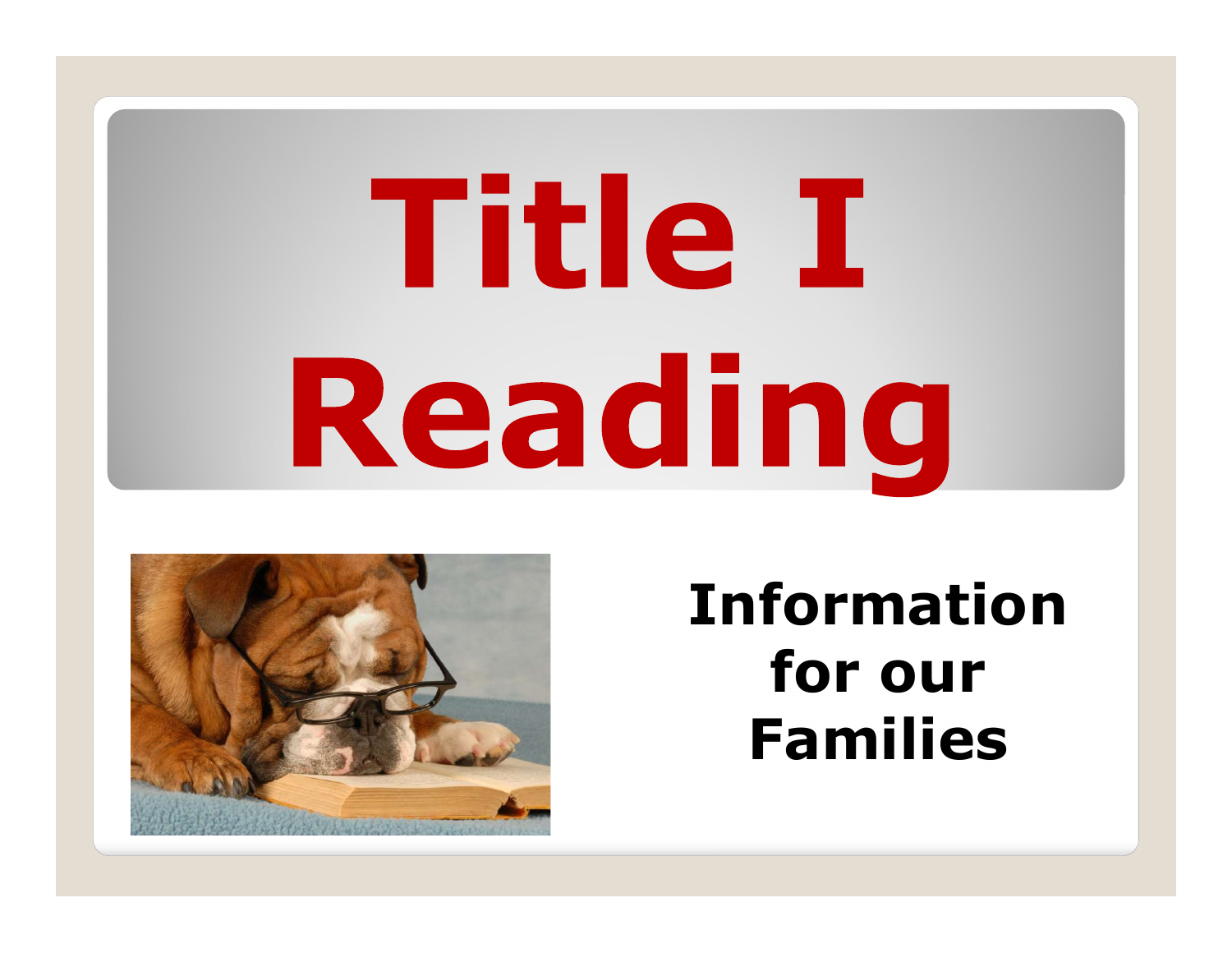- Title I is federal funding that provides extra reading instruction, support and materials at the elementaries.
- The district receives these funds based on the free/reduced lunch qualifying numbers within the district.

## Title I Reading



@TA Images \* illustrationsOf.com/45449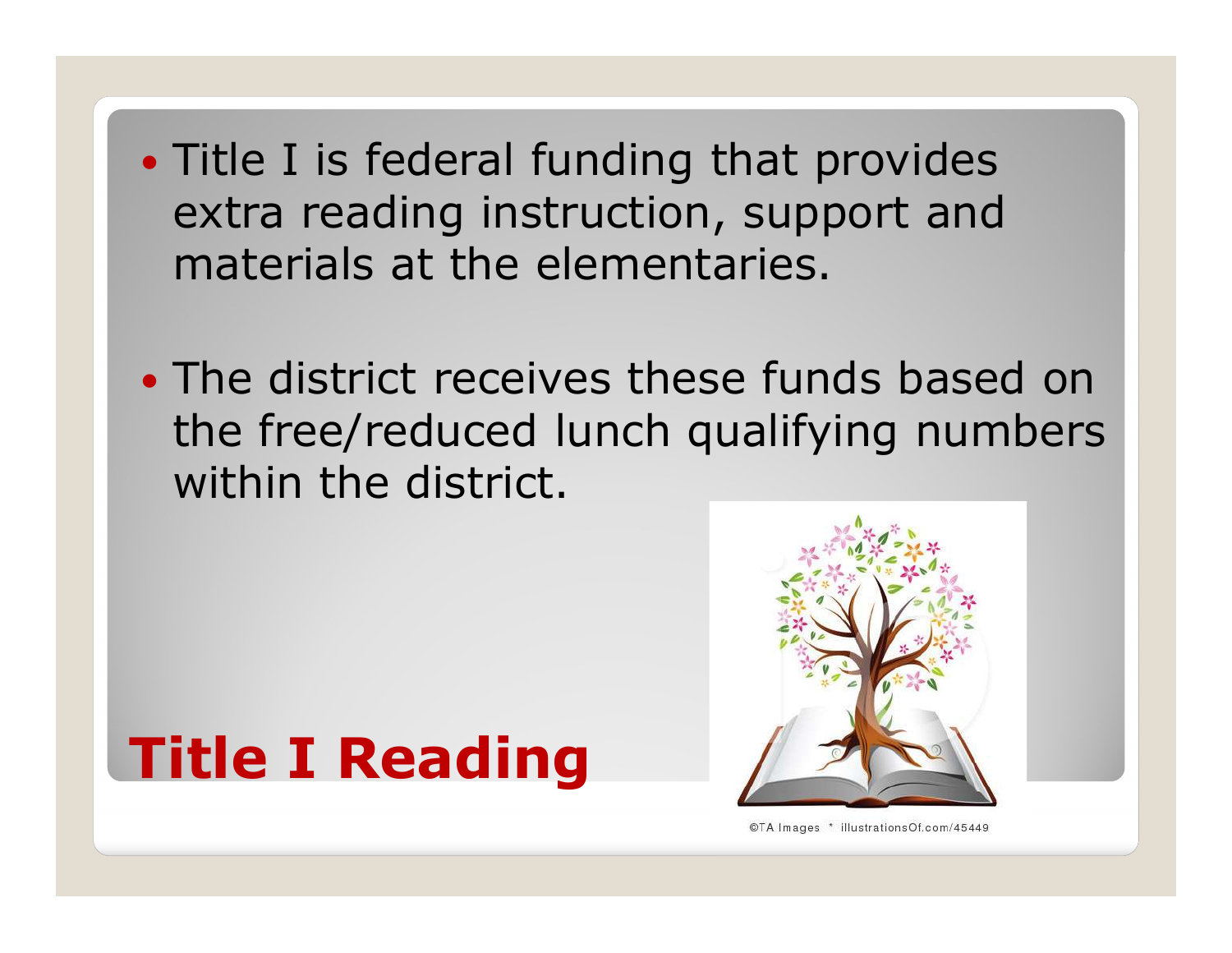- Title I uses small groups to provide more reading instruction for students who need extra help.
- The Title I reading staff members are highly trained and are focused on helping your child become a better reader.
- The Title staff and your child's classroom teacher want to communicate with you during the school year. Please talk with us!

# Title I Reading



**CBNP Design Shatio** illustrationsOf.com/1145444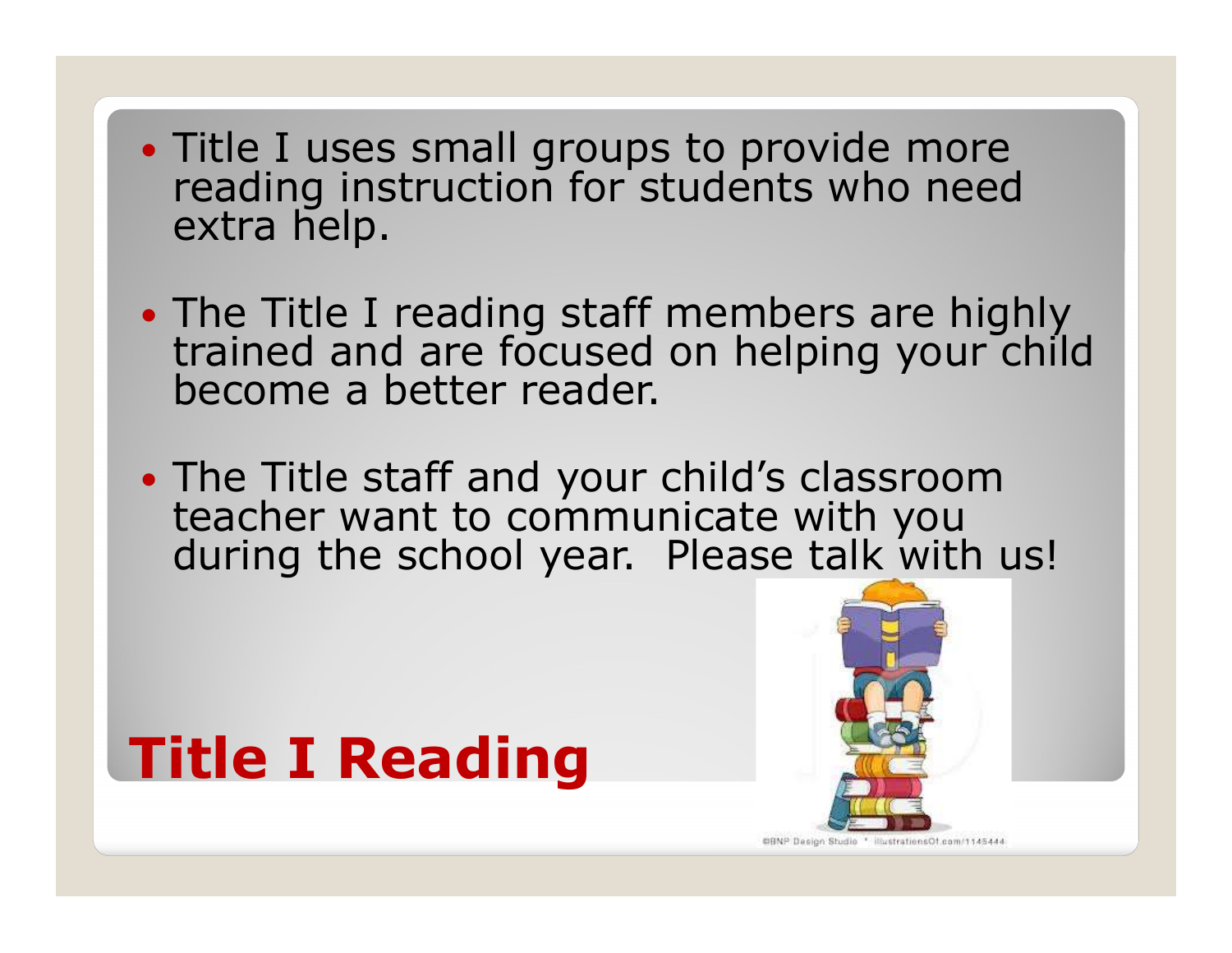- Read to your child. Even a few minutes a day helps!
- Have your child read to you.
- Take your child to the library.



 Encourage your child to ask questions and discuss things.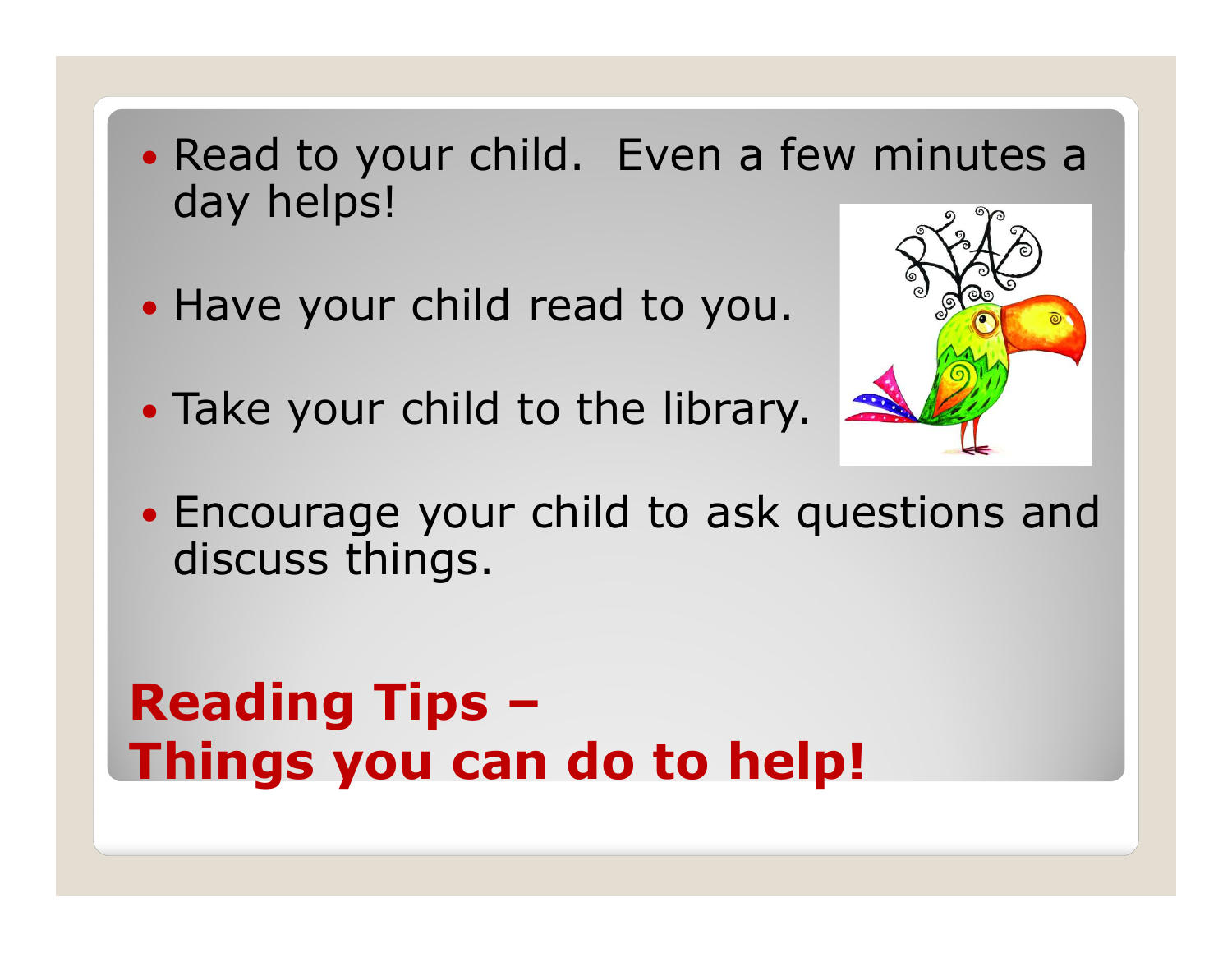- Limit T.V. viewing and video games.
- Send your child to school every day unless she/he is sick.
- Maintain regular contact with your child's teachers.
- Be positive and supportive with your child about reading! Encourage them!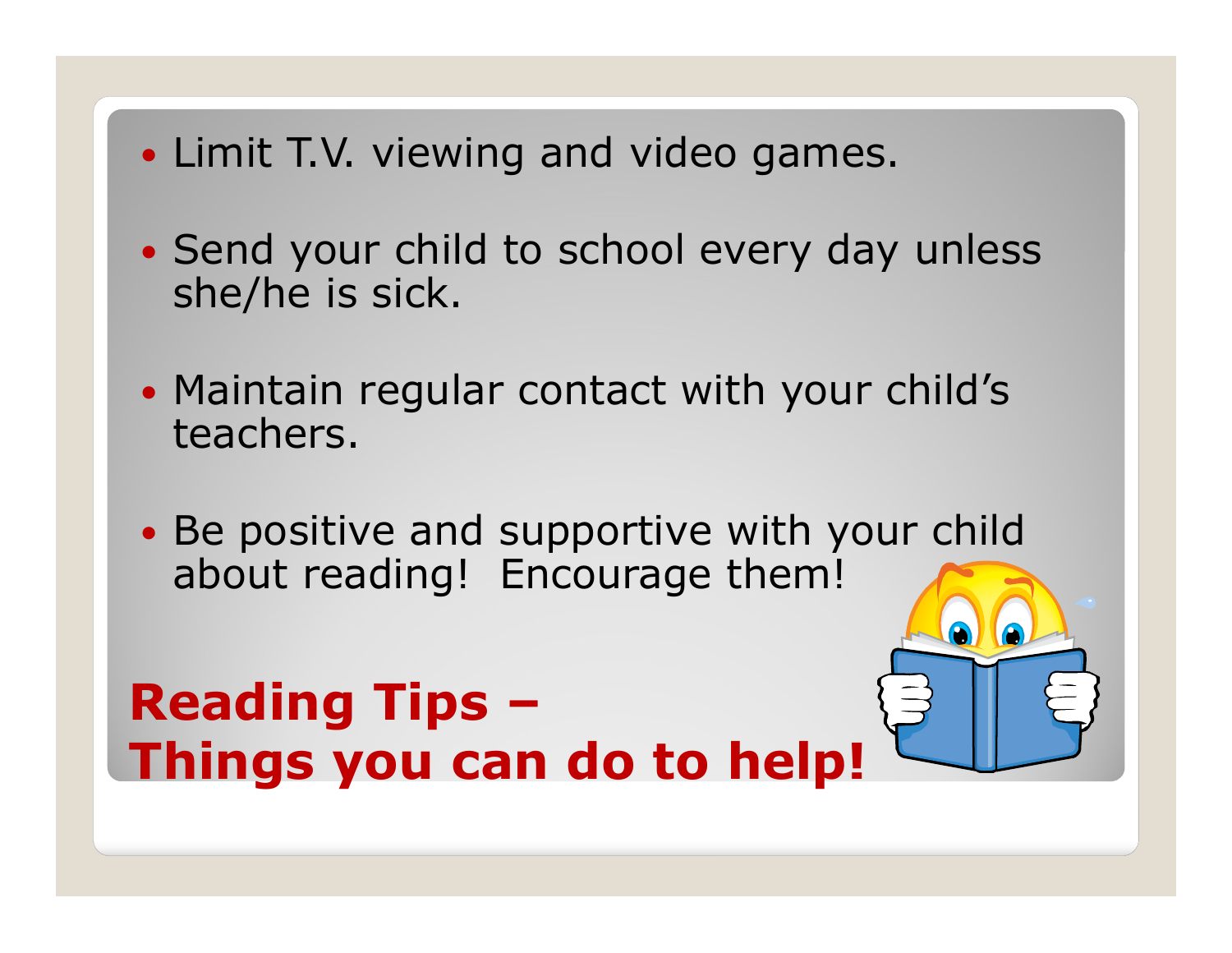- Read it again and again! Read your child's favorite book for the 100th time! Pause and ask what is going on in the book.
- Talk about letters and the sounds the letters make. Make it a game! "I am thinking of a letter and it makes the sound mmmmmm."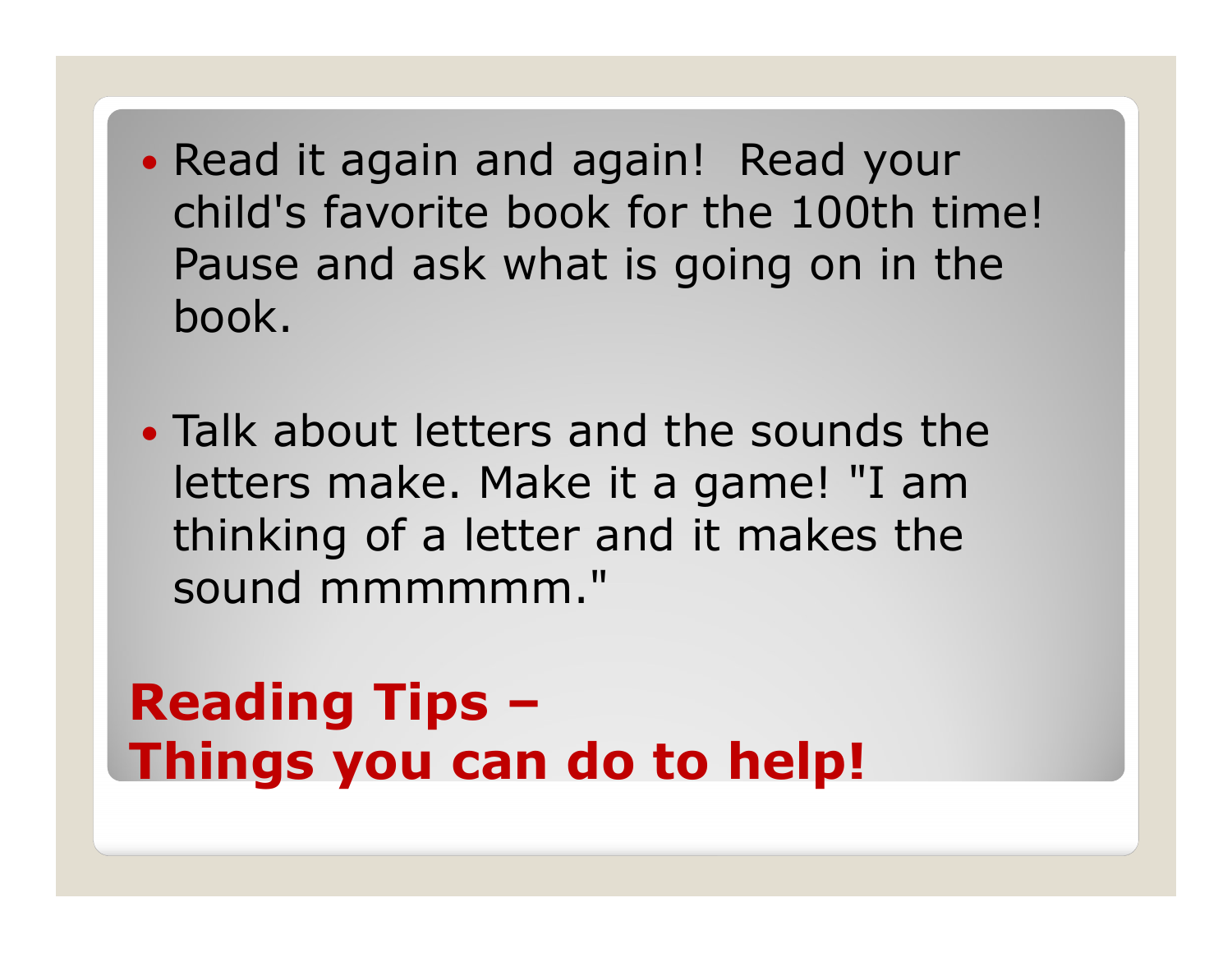• Have them read it again! Re-reading favorite books or poems helps kids read more quickly and accurately.

 Ask questions about the story. "Why do you think Sally was happy?"

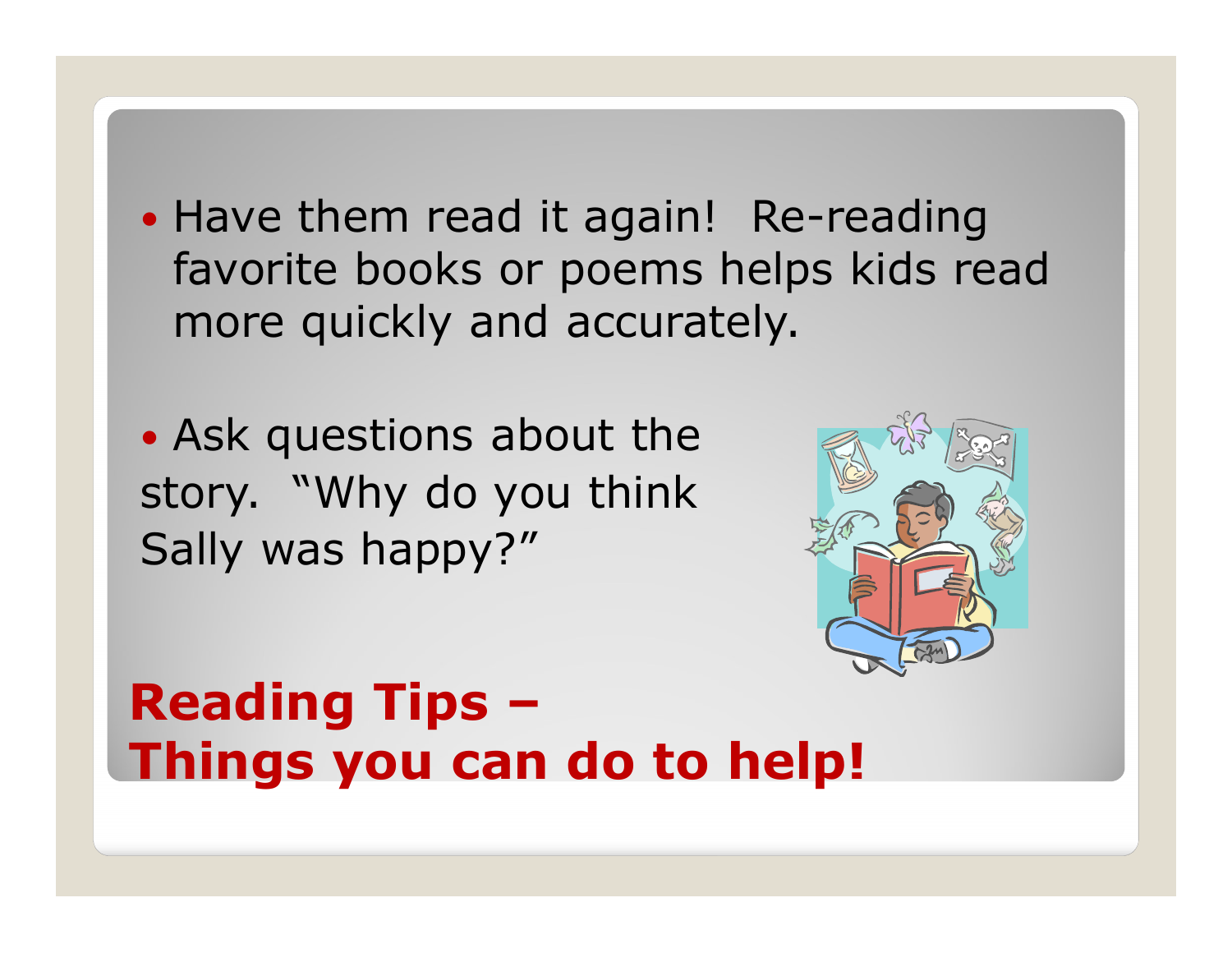- Be patient. If your child is sounding out a word, give him or her time.
- Make books special. Give books as gifts and rewards. Have a place for books in your home, either on special shelves, or perhaps even better, put books everywhere!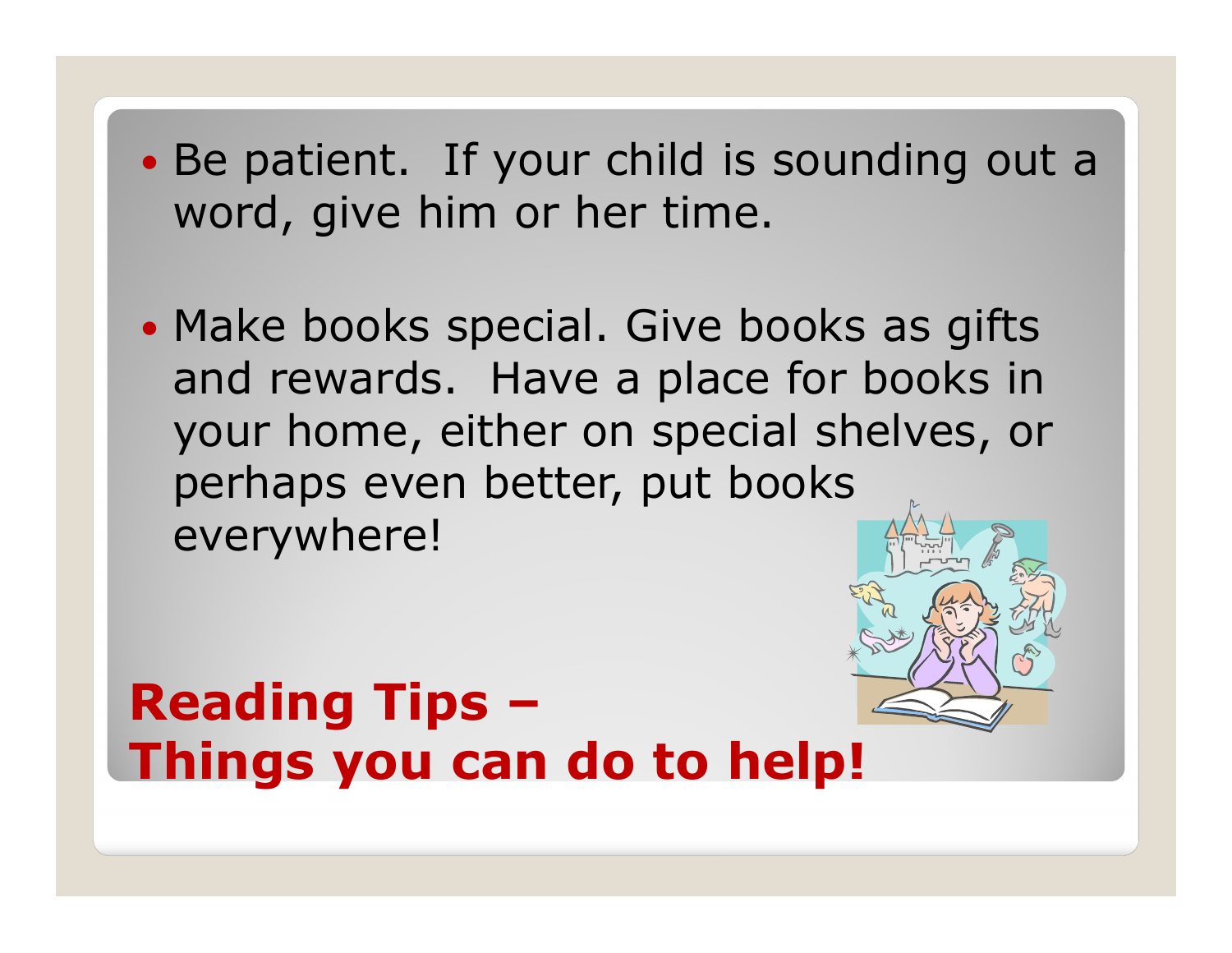#### Do

- Wait silently to allow your child to hear their mistake.
- If they don't correct their error say "Try that again." or "Did that make sense?"
- Say "What strategy are you going to try?"

## Don't

- Tell them the word.
- Immediately correct mistakes as soon as they make them.
- Tell them what strategy to use.

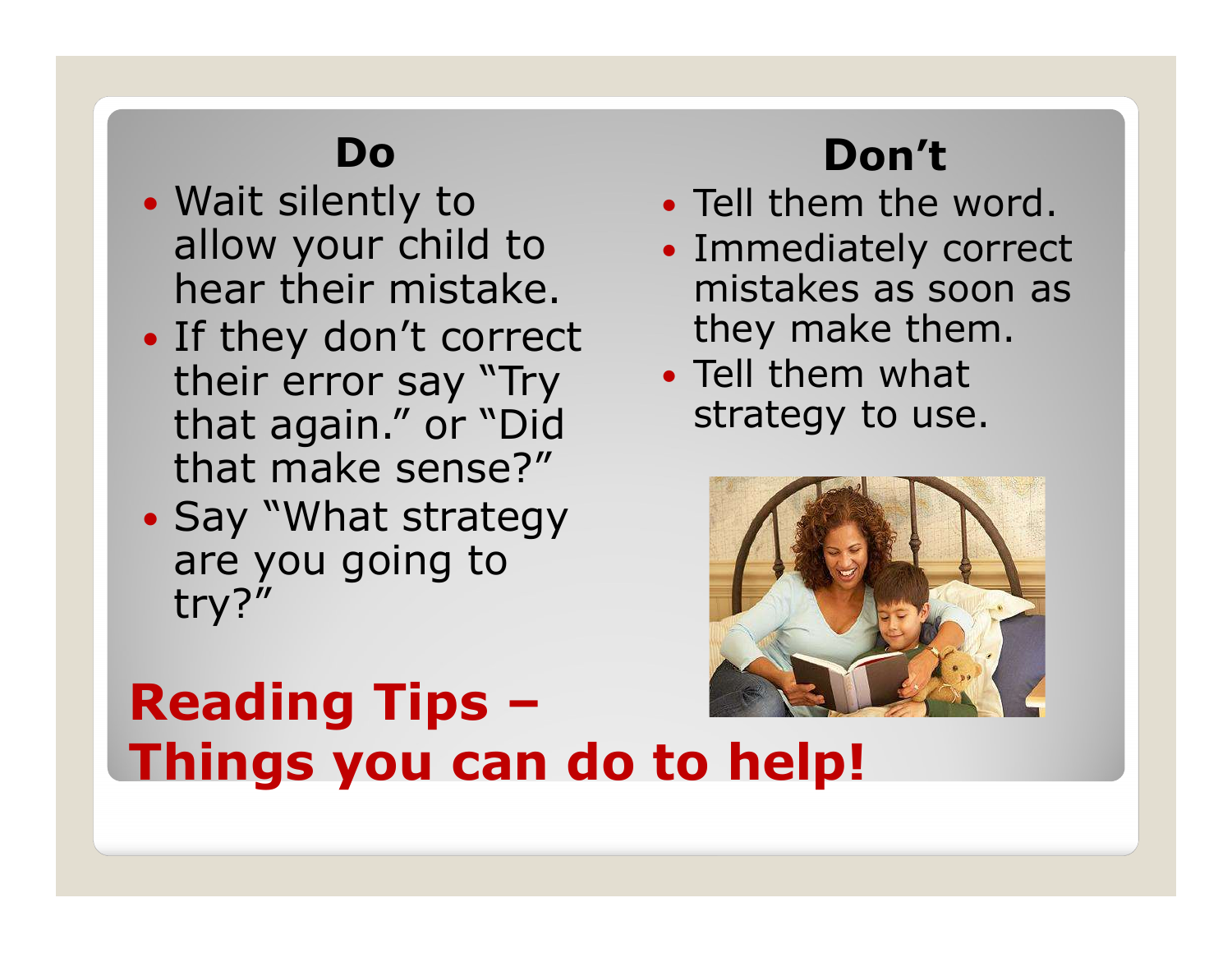### Strategies children use when coming to an unknown word:

- Look at the picture.
- Make the first sound.
- Go back and read it again.
- Look for smaller words, or sounds within the word (chunks). Hand Father Scarf
- Skip over the word and see what sounds right.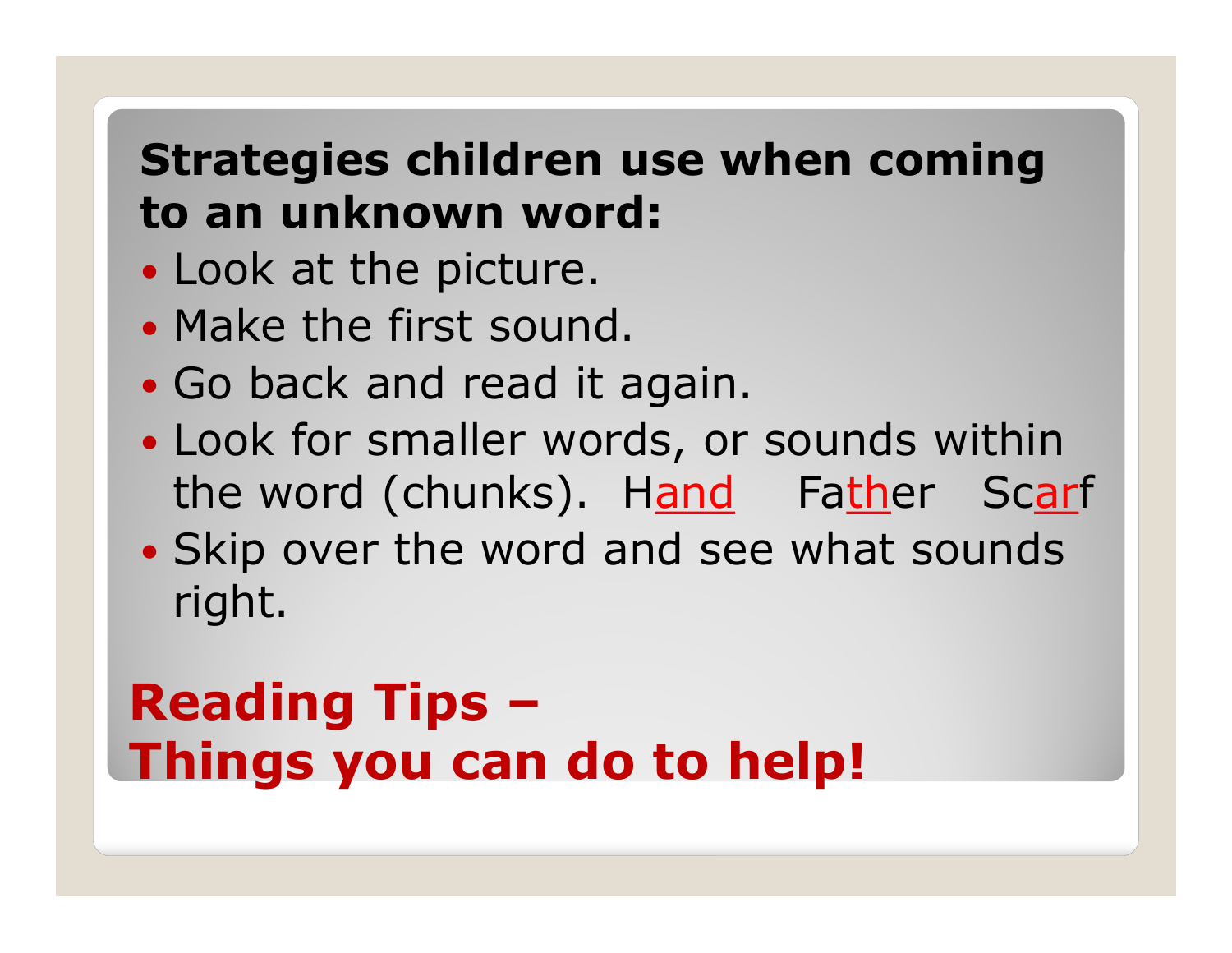- You will receive copies of the School Parent Title Compact, the Building and the District's Title Parent Involvement Policies. Please read these items!
- If you have any suggestions for Parent Involvement Activities, the School Parent Compact, or the Parent Involvement Policies, please leave a note on the suggestion sheet at the Title table. We would love to hear your ideas!

## Parent Involvement Policy